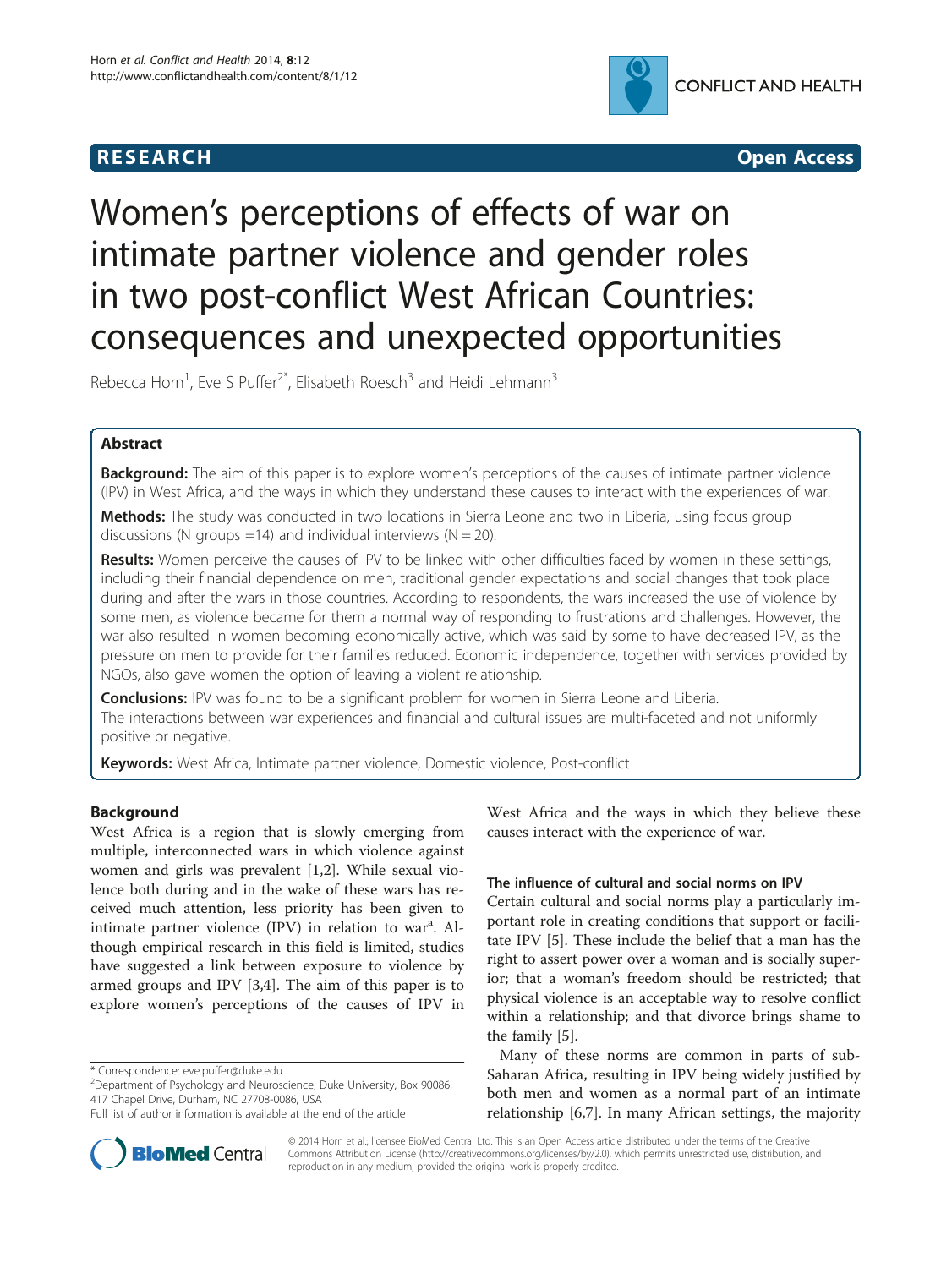of both men and women have been found to agree that a husband has the right to use violence in response to women's transgression of traditional gender roles, such as if she is disobedient, fails to perform household and child care duties, or is unfaithful [[8-10](#page-11-0)]. Indeed, a study in rural Kenya found that while women did seek, and sometimes receive, support for IPV from informal community resources, the prevailing opinion was that this violence within partnerships was a generally accepted aspect of local culture [[11\]](#page-11-0). A study analysing the Ugandan DHS data found that the majority of women (73%) and men (57%) believed that wife beating is acceptable in at least one of the following scenarios: if the wife goes out without informing her husband; if she neglects the children; if she argues with the husband; if she refuses to have sex with the husband; or if she burns the food [\[12](#page-12-0)]. In one specific community in Sierra Leone, the belief that a woman's prayer goes to God through a man creates a situation in which every woman must be affiliated to a man if she is to find acceptance in the community [[13\]](#page-12-0). While this particular belief is not common across all communities, it is illustrative of the complex interactions between gender roles, spirituality, and social norms that can affect women's well-being.

The transgression of gender norms and failure to fulfil cultural expectations of good womanhood and successful manhood are among the most important triggers for IPV [[2\]](#page-11-0). For example, Mann & Takyi [\[14\]](#page-12-0) write that frequentlycited reasons for marital violence relate to women behaving in a way unexpected of their gender, such as neglecting household chores, disobeying husbands or elders, and withholding sex from partners. Many have suggested that violence occurs when men are unable to live up to the socially presented ideas of what it means to be a 'successful' man [\[15,16](#page-12-0)]. Olayanju et al. [\[6](#page-11-0)] note that certain aspects of life in sub-Saharan Africa make IPV more likely, including widespread poverty that makes it difficult for men to achieve what is expected of them socially.

In addition, there is some evidence that the process of cultural change, especially shifts in gender roles and expectations, is related to increased IPV. The WHO [[17](#page-12-0)] cited the 'sanctions and sanctuary' framework, which suggests that IPV may be highest in societies where the status of women is in a state of transition: where women have a very low status, violence is not needed to enforce male authority, and where women have a high status, they will probably have achieved sufficient power collectively to change traditional gender roles. It is the middle ground where violence can spike. Studies of the short-term effects of micro-credit programmes aimed at empowering women may provide helpful examples of these transition periods. They have found mixed results in terms of the impact on IPV [[18](#page-12-0)], with some finding that economic empowerment protects women from IPV whilst others report

that women's adoption of non-traditional roles creates tension in the home and precipitates IPV.

#### The influence of conflict on IPV

Whilst the relationship between IPV and conflict remains under-studied, there is evidence that IPV has increased during periods of conflict in Afghanistan, Lebanon, Palestinian territories, Sri Lanka, and Côte d'Ivoire [\[19-22](#page-12-0)]. In Côte d'Ivoire, Hossain and colleagues documented that IPV was the most frequently reported form of violence following the period of armed conflict (20.9% among women; 9.9% among men) [\[22\]](#page-12-0). Vinck and Pham [[23](#page-12-0)] detail the evidence in support of a hypothesis that there is a relationship between conflict and IPV, including studies that have found higher rates of IPV amongst war veterans compared to civilian couples, and they trace the relationship between war experiences, subsequent mental health problems and increased likelihood of either perpetrating or experiencing IPV.

There are a number of pathways through which war experiences could potentially contribute to IPV. Annan & Brier [\[24](#page-12-0)] note the role played by structural factors that permit and sustain IPV in war-affected areas. In conflict settings, kinship support systems may become fractured as people are displaced; judicial systems and institutionalised conflict-resolution mechanisms no longer function effectively, and a culture of impunity may develop [[25\]](#page-12-0). Although these factors are not unique to such settings, they are undoubtedly exacerbated by prolonged conflict.

The experience of conflict affects almost every aspect of socio-economic life. Poverty is amplified, and there are often limited opportunities to generate income; these stresses have the potential to contribute to IPV [\[26](#page-12-0)]. In a study of refugees from nine different countries, poverty was cited repeatedly as a cause of violence [[27\]](#page-12-0). A man's inability to fulfil the traditional 'provider' role was said to contribute to feelings of anger and shame, which manifest themselves in violence, especially when his wife or children ask for things he is unable to provide.

A loss of social role and status is a common consequence of war and displacement, as people lose their jobs, access to land for farming, and their roles within their communities [[28-30](#page-12-0)]. This is particularly true for men. The nature of gendered division of labour in most societies is that men's roles and masculinity are tied to participation within the public realm, while women's roles and femininity are linked to the personal or household sphere. Women are often able to maintain their traditional roles and responsibilities, and so maintain their gender identity, whilst men are more likely to lose their central roles, especially that of protector and provider, which makes it difficult to maintain their sense of themselves as men in the community and family [\[28,31](#page-12-0)].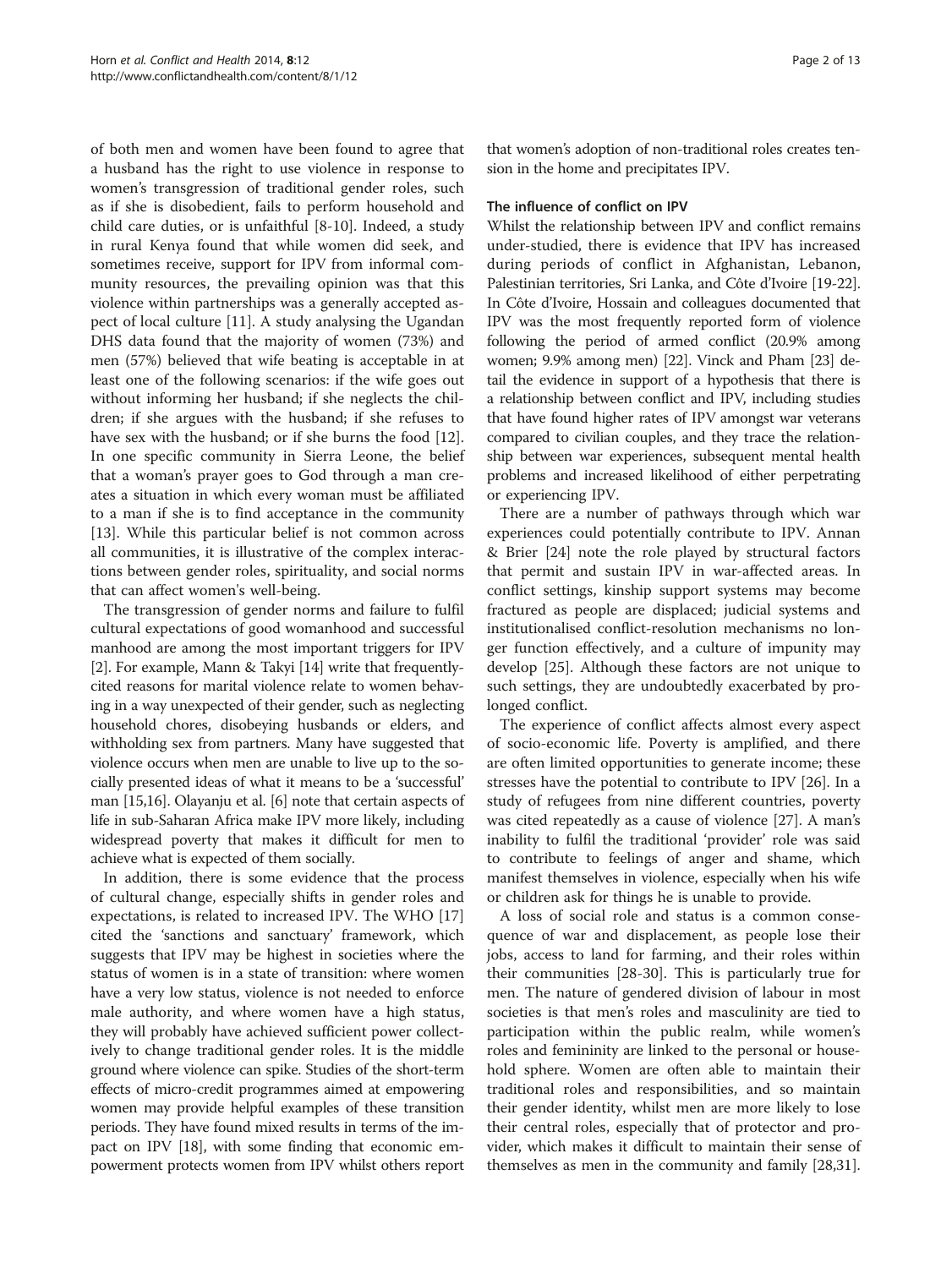Some have found connections between these losses and a tendency towards marital conflict, especially where women take on the role of breadwinner [[25-27,32,33\]](#page-12-0).

A society that lives with conflict and war may be more likely to develop social norms in which violence is seen as a normal way to resolve problems, and, therefore, in which IPV is more likely. Uthman et al. [[7\]](#page-11-0), in their study of 17 sub-Saharan African countries, found that women were more likely to experience IPV in societies where the use of violence is a socially accepted norm. The WHO [\[17](#page-12-0)] states that the normative use of violence to resolve conflicts is one of two specific risk factors that have been found to be strongly associated with IPV (the second is the unequal position of women in a particular relationship and in society).

One of the few studies of the relationship between experience of war and IPV (focusing only on physical violence) was conducted by Vinck & Pham [\[23](#page-12-0)] in Liberia. Their national multi-stage cluster survey of 4501 adults (2196 of whom were female) found exposure to war-related violence to be associated with increased likelihood of intimate-partner physical violence. Men who had direct experience of war-related potentially traumatic events, or who had witnessed or taken part in the conflict, were more likely to perpetrate IPV. Vinck and Pham suggest that this may reflect the impact that violence has on individuals' socio-economic characteristics and on their belief and value systems. The qualitative study reported in this paper builds on the work of Vinck and Pham, amongst others, by exploring in some depth the relationship between conflict and IPV from the perspective of women who experienced the wars in Liberia and Sierra Leone and were living in post-conflict communities.

## Conflict in Sierra Leone and Liberia

Sierra Leone is located on the west coast of Africa, bound on the north by Guinea, the south-east by Liberia and the south-west by the Atlantic Ocean. The population in 2012 was estimated to be close to 5.5 million [[34](#page-12-0)].

Sierra Leone has experienced political instability since the late 1960s, but protracted armed conflict began in 1991 when the Revolutionary United Front tried to topple the constitutionally elected government by launching a guerrilla war from neighbouring Liberia. During the conflict, tens of thousands died and more than 2 million people were displaced, either to another part of Sierra Leone, into a neighbouring country or further afield. The war was characterised by mutilations and forced recruitment of children, as well as killings, sexual assault, looting and destruction of property. The Lome Peace Accord was signed in July 1999, the first dispatch of United Nations soldiers arrived soon after, and disarmament of rebel forces began the following year. In January 2002, President Kabbah declared that the civil war was officially over.

There has been no recent study of the prevalence of IPV in Sierra Leone, but in 1998 66.7% of 144 women surveyed reported having been beaten by an intimate partner [[35](#page-12-0)]. Sierra Leone passed a domestic violence act in 2007, establishing basic rights for women in the home and entitlements for survivors such as free medical care, but implementation of the act has been limited [[36\]](#page-12-0).

Liberia is on the coast of West Africa, bordering Guinea, Ivory Coast and Sierra Leone. It has a population of approximately 4 million (estimated in 2009) [\[37](#page-12-0)]. The country experienced a long and divisive civil war, beginning in 1989 and ending with the signing of a peace treaty in 2003. It is estimated that more than 250,000 people were killed in fighting or massacres and one million people (one third of the population) were displaced [\[1](#page-11-0)]. Towns and cities were devastated, and most of the country's infrastructure was destroyed.

Studies among the Liberian population have found high levels of IPV [[38\]](#page-12-0). A survey of 4526 mothers found an incidence rate of 40% for emotional and physical IPV combined [[39\]](#page-12-0), and prevalence rates of 31.5-50.1% were found for physical IPV amongst sub-groups of Liberian women [[40\]](#page-12-0). A national multi-stage cluster survey found that 37.7% of women reported lifetime exposure to intimate partner physical violence and 24.4% reported incidence of intimate-partner physical violence over a one-year recall period [\[23\]](#page-12-0).

In this paper we report on women's perceptions of the causes of IPV in West Africa and the ways in which they understand these causes to interact with the experiences of war.

## **Methods**

The research team visited four locations in July 2011: Freetown and Kailahun in Sierra Leone, and Voinjama and Monrovia in Liberia. Two methods of data collection were used: focus group discussions and individual interviews. This study was conducted in collaboration with the International Rescue Committee (IRC)<sup>b</sup>, a humanitarian organization that made arrangements for data collection as part of an advocacy effort to inform programming and policies related to IPV in West Africa [[41](#page-12-0)].

#### Participants

IRC staff in each location recruited participants from the women who were receiving support services from the IRC. The criteria used to select participants for focus group discussions were that participants should be women over 18 and living in the target community, and that there should be diversity in terms of age and socio-economic status. They were not selected according to whether or not they had experienced IPV. Participants in Freetown and Monrovia lived in an urban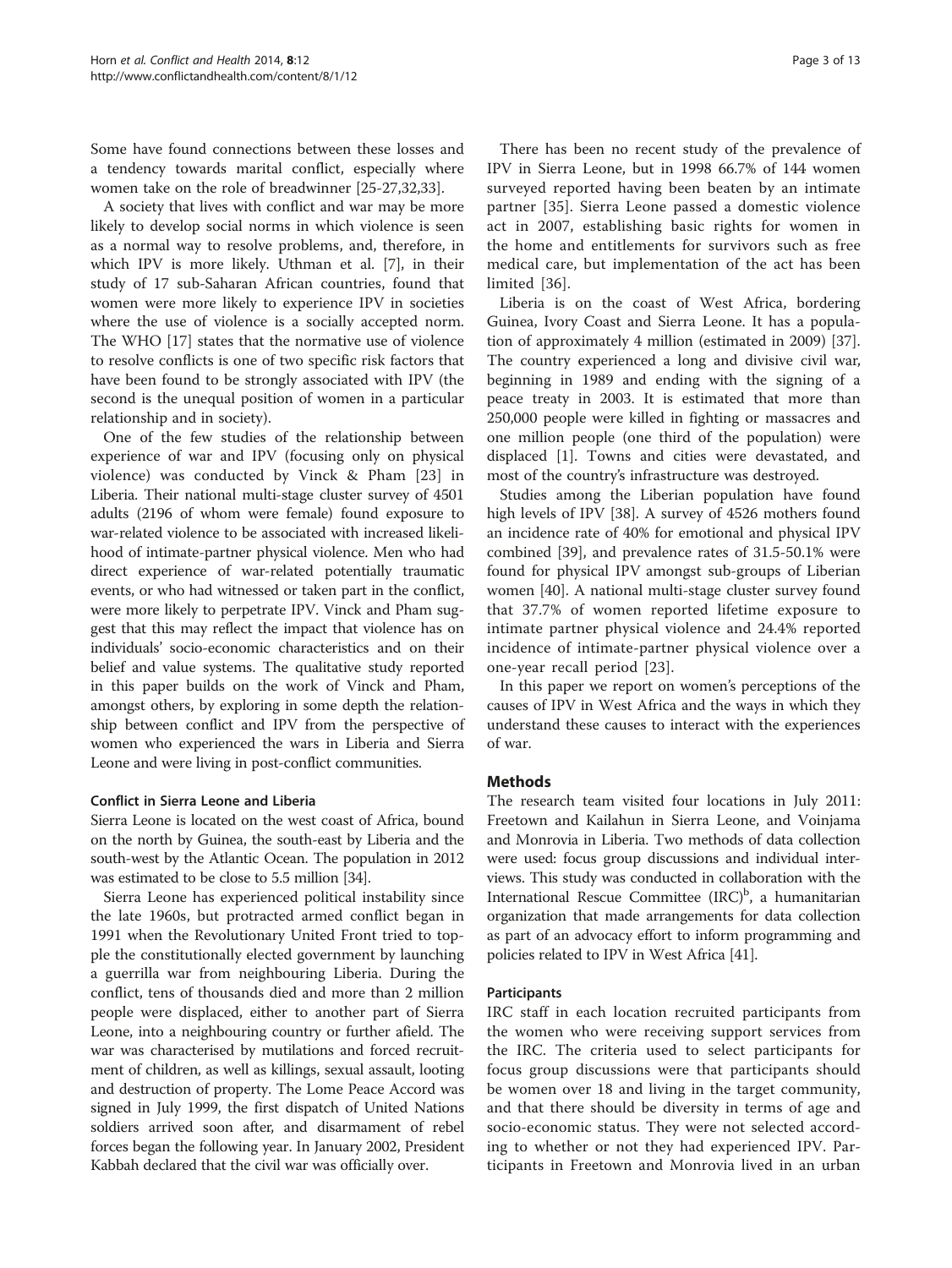setting, and those from Voinjama and Kailahun were from a rural setting.

#### Focus group discussions

The purpose of the focus group discussions was to explore the nature of IPV in that community, beliefs about causes and effects, options available to women experiencing IPV, and women's help-seeking behaviour. Women were asked to share their observations of the situation in their community, rather than their own personal experiences, though in many cases women chose to share their own experiences of violence.

The term 'domestic violence' was commonly used in both Sierra Leone and Liberia, so was used during interviews and focus group discussions. However, we specified that we were asking about violence from an intimate partner (husband or boyfriend), rather than from other family members.

The facilitator followed a semi-structured focus group guide, with a small number of questions used to structure the discussion. These questions were not asked directly, but were explored through a broader discussion of relevant issues, including through scenarios and examples, often presented by the participants themselves.

Fourteen focus group discussions were conducted: five in Freetown, four in Kailahun, three in Monrovia and two in Voinjama. All groups except two consisted of 8 women; the total number of participants was 110. Some participants were members of IRC-facilitated Women's Action Groups. We interviewed two groups of professional women (one in Freetown and one in Kailahun) and one group of women working in the local market (in Kailahun); the others were general members of the community who were not grouped according to any specific criteria. Most discussions took place in a Women's Centre, with some being conducted in the IRC office and one in a school classroom. The length of the interviews ranged from 66 to 88 minutes (mean = 78 minutes).

#### Individual interviews

Women survivors of IPV were interviewed to explore individual experiences of IPV and their opinions on the causes of specific perpetrators' behaviour. Interviews began with a broad question which enabled women to recount their experiences in their own way (e.g. 'tell me the story of the violence you experienced and the impact it has had on your life'). Depending on the response to this opening question, the interviewer probed to explore the issues of interest, which included the woman's perception of the triggers for her partner's violence. The interview was semi-structured, with the interviewer exploring certain themes in a fluid and dynamic way and following up on any other issues of interest raised by the interviewee.

Twenty individual interviews were conducted: five in Freetown; five in Kailahun; four in Voinjama; and six in Monrovia. Women living in both urban and rural settings were interviewed, and their ages ranged from 18 to 49 (mean age = 30 years). Some were married and had experienced violence over many years; some were single and had been beaten by their boyfriends regularly; and three were single and had experienced a single very severe assault at the hands of their boyfriends.

The interviews were conducted in a location chosen by the woman. Sometimes this was the IRC office; in other cases it was a friend's house, the IRC vehicle, a Women's Centre, or the woman's workplace. The length of the interview ranged between 17 and 68 minutes  $(mean = 38 minutes)$ .

#### Translation and transcription

Our procedure for translation followed the example of Pavlish [\[42](#page-12-0)] in which the lead researcher asked questions in English and a translator repeated the question in the local language. The participant responded in their local language, and the translator immediately translated that response into English. The speech of the translator was recorded, and the lead researcher took her own notes in English.

The recordings were transcribed after the interview by the lead researcher and then deleted from the voice recorder and the computer on which they were played. All participants were asked whether they were comfortable with the discussion or interview being recorded, and none expressed any concern.

## Analysis

Analysis was conducted by the lead researcher in two stages. Whilst in the field, a rapid analysis was conducted, in which the researcher identified key themes in the data based on the research questions. She then reviewed the data under each of these themes and identified the key issues within each theme. The issues were summarised to present during debrief meetings which took place in each location. IRC staff, research participants and other community members took part in the debrief meetings, during which the initial findings were discussed and explored. This process enabled the lead researcher to check her initial analysis, learn from the discussion of the initial findings, and ensure that it reflected participants' understanding of the key issues.

Once the data collection stage was over, analysis was conducted using complete data from all locations, both the fully transcribed interview data and feedback obtained during the debrief meetings. The thematic analysis undertaken for the initial analysis was used to define a set of conceptual codes that was then systematically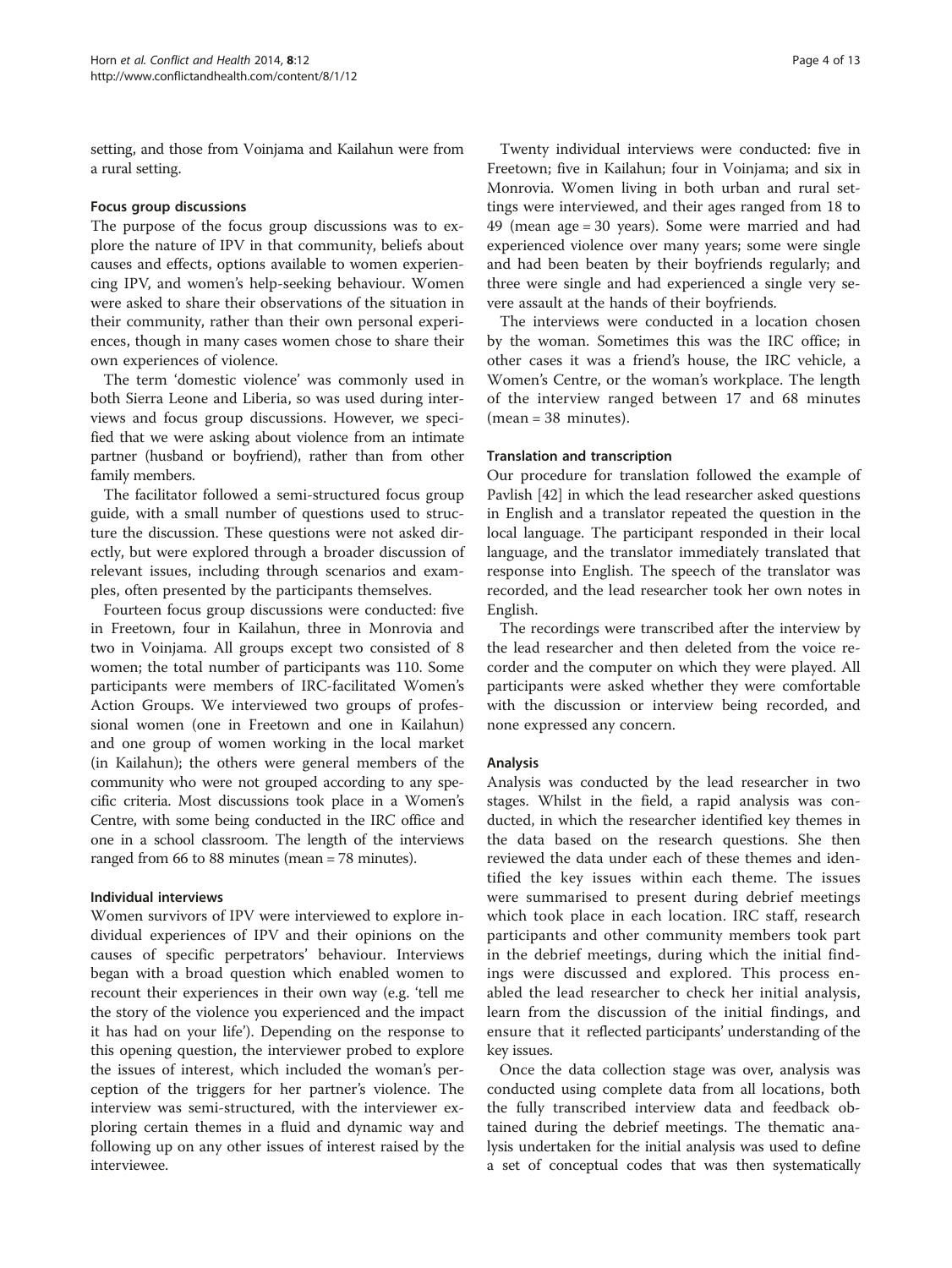applied to all text using Nvivo9. New codes were added as they emerged, and the initial list of codes was revised until it accurately reflected the data set. The data within each code were then comprehensively reviewed, and patterns between codes explored.

# Ethical issues

There were significant ethical considerations involved, and the safety and wellbeing of women was prioritised. The research was planned and conducted in accordance with the WHO's guidelines [\[43](#page-12-0)] on conducting research on domestic violence. A set of safety guidelines were developed, which consisted of the following elements:

- Informed consent sheets were used to explain verbally to participants what they needed to know before they decided whether or not to participate. The individual interviewees signed these forms, or gave their thumbprint, if they consented to participate after being given all the relevant information, and having an opportunity to ask questions. In the case of the focus group discussions, the lead researcher signed each form to confirm that the information had been given to the women and that they had agreed to participate.
- In all locations systems were in place to provide additional support to participants if required. Women participating in individual interviews were already in contact with IRC so were able to access services if required. Contact details of relevant services were provided to women participating in focus group discussions.
- An ethical check was conducted, which involved IRC staff checking on participants a few days after the interview to find out whether 'anything good or bad has happened as a result of talking to us'. This check was repeated after two weeks and one month.
- Systems to ensure that a woman's information was kept confidential (e.g. no names were recorded) and that she was not identified as a survivor by being invited to participate in the study.
- All participants were told how to contact someone they could talk to if they had further questions about the study or wish to withdraw.

The secondary analysis of these data and publication of these findings was approved by the Institutional Review Board at Queen Margaret University, UK.

# Results

Women described the factors that contributed to IPV in post-conflict Sierra Leone and Liberia as being interrelated in complex ways and commonly described IPV

as part of a cluster of behaviours, including the man's infidelity and failure to provide for his family. The majority of women's responses were focused on cultural and financial issues as two overarching categories, which underlie many of the causal factors they identified. We first describe these overarching issues and then the specific ways in which experiences of war interact with them to influence IPV.

## Cultural models and social norms

Underlying much of the discussion around factors that contribute to IPV in Sierra Leone and Liberia were issues relating to traditional culture, particularly as it relates to gender roles and expectations. Respondents related two traditional cultural beliefs in particular to IPV: firstly the belief that a woman is her husband's property, especially if he has paid dowry; and secondly the belief that the man has total authority in the home and his decisions and actions are not to be questioned by his partner.

Even if a man he came late, and a woman asks him 'where are you coming from?', he will beat her for that. 'Why should you ask me? I'm the one who should control you, you don't have the right to ask me'. So you get beaten for that. 'I'm the head of the household. I'm the head of this home, you don't ask me any questions. Your duty is to sit in this home'. (Voinjama group 1)

Whilst our findings suggest that many men and women in Sierra Leone do not adhere strictly to these traditional beliefs, the respondents said that when men did hold these beliefs strongly, IPV was more likely.

# Women questioning men's authority: a trigger point for violence

Given the cultural belief that males have absolute authority in the home, it is risky for women to give any negative response to a man's behaviours or decisions. Male infidelity is common in both Sierra Leone and Liberia, and IPV was often said to occur when a woman challenged her partner over his extra-marital relationships, or over the money he spends on girlfriends. In some cases, women's husbands told them that they had taken a second wife, and when the woman refused to accept the second wife into her home, she was beaten.

Other challenges said to commonly trigger violence included a woman asking her partner for money or questioning his use of money; or complaining about his staying out late; or drinking excessively. A man's angry response to such questioning is linked to gender norms which construct men as having the right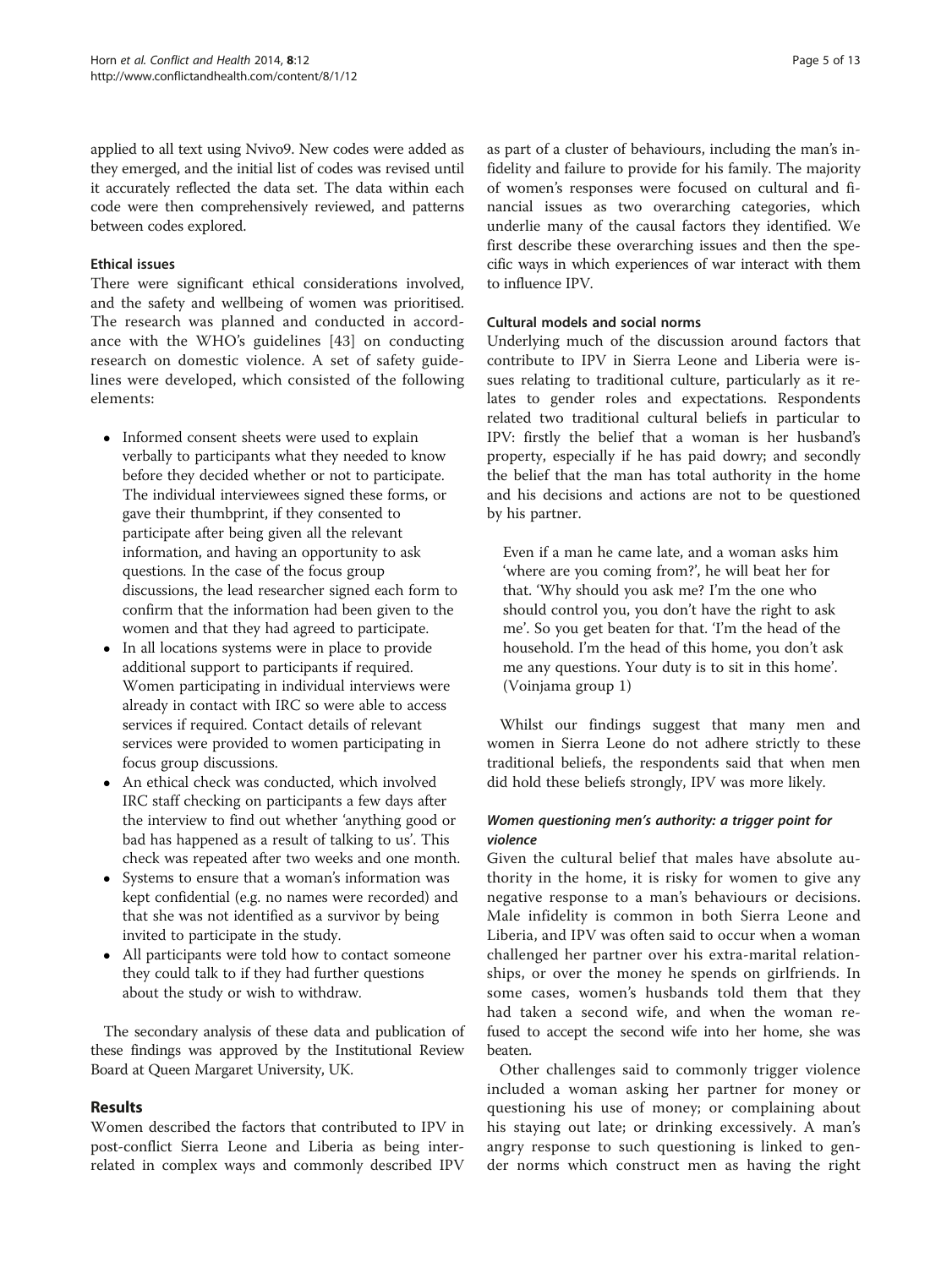to do what they choose without giving an explanation to their partner.

He doesn't sleep in the house and when he comes in the morning and people try to tell him, he will insult them, and when I talk he begins to beat me. Sometimes he takes stick and beats me. Whenever he sleeps out and I ask him he beats me – whenever I ask him about anything, he beats me. If there's no soap to wash the baby things, no food money, if I ask him he will beat me. (Monrovia 19)

A woman's attempt to participate in decision-making in relation to household resources was also said to be a trigger for violence in some relationships.

Men don't understand about women's rights in the house, like decision-making. If you have cultivated groundnuts, and you have harvested it, the one to sell it needs to engage me in decision-making. If he sells that thing now, and I come and ask for it, and he tells me 'you are not controlling the house, I'm the head of the house'. Then you quarrel because you're not seeing the money and both of us cultivated it; it was a joint something, and now you're saying you're the head of the house, we quarrel. The end result is beating. The men always think that they have rights. (Kailahun group 2)

In addition to verbal questioning of her partner's behaviour, a woman was also said to risk a violent response if she questioned her partner's authority by refusing to have sex or to carry out tasks.

Some women, when they're aware that their husbands have girlfriends, they want to protect themselves. And if they do, that's where the fight comes; if they refuse their man sex he'll beat her. (Freetown group 2)

# Household economic relations

Financial issues were described to be a central factor in many violent relationships. IPV often occurred when a man was not supporting his family, either because he was unable to or because he spent his money on activities outside the home (typically girlfriends and/or drinking alcohol). In some situations, women attributed a man's anger to his partner questioning his use of household resources and money. In others, they described that a man's anger is sometimes due to shame that he was unable to support his family in the way that a man should. However, some respondents pointed out that not all men who were struggling financially responded violently when asked for money at home; some were able to explain the constraints they were under to their wives,

and the couple would find a solution together. Thus, women did not see poverty as the direct cause of IPV; rather, they observed interactions between poverty and men's beliefs about gender roles and their ability to communicate with their partners.

Sometimes you see the husbands don't have financial means to support the home, and the wife is trying to talk of the children's school fees, trying to talk of the feeding of the home, and you will see men getting so angry and chopping on the wife and fighting. Because of financial support. Because he don't have to give, and then he sees the woman asking him to give, so he'll just get angry because it's shaming him. He feels ashamed and jumps on the wife, 'you're supposed to be down, you're not supposed to give me hard time', he will jump on the wife and start to beat her … [But] some, if he will not have, you ask them for support or for tuition, they will take their time and explain, not all of them are violent. (Monrovia group 2)

#### Women's financial dependence on men

According to our respondents, women's financial dependence on men contributes to IPV in a number of ways. Firstly, if a woman has no income of her own, she is forced to ask her partner for money to meet all of her needs and those of her children, which was said to be a common trigger for violence. A woman who has no independent source of income has fewer options if her relationship becomes violent; it is difficult for her to leave regardless of how badly she is treated. This may lead her partner to use violence with no fear of any repercussions; the man knows that she will not leave, report him to the police, or take any other action that may jeopardise the relationship.

When you are dependent on the man completely, you can't leave. He can do anything to you. You have to remain there because you are dependent on him. That's the reason some women can remain there until they get killed. (Voinjama group 2)

A group of women who are particularly vulnerable to IPV are young women from poor families. When the girl's family is unable to provide for her, she may feel forced into relationships with men who are in a position to provide; her complete dependence on the man leaves her vulnerable to abuse.

#### Direct effects of war on IPV

Women were specifically asked about how the wars in Sierra Leone and Liberia had affected IPV. Very few of the survivors interviewed individually believed that their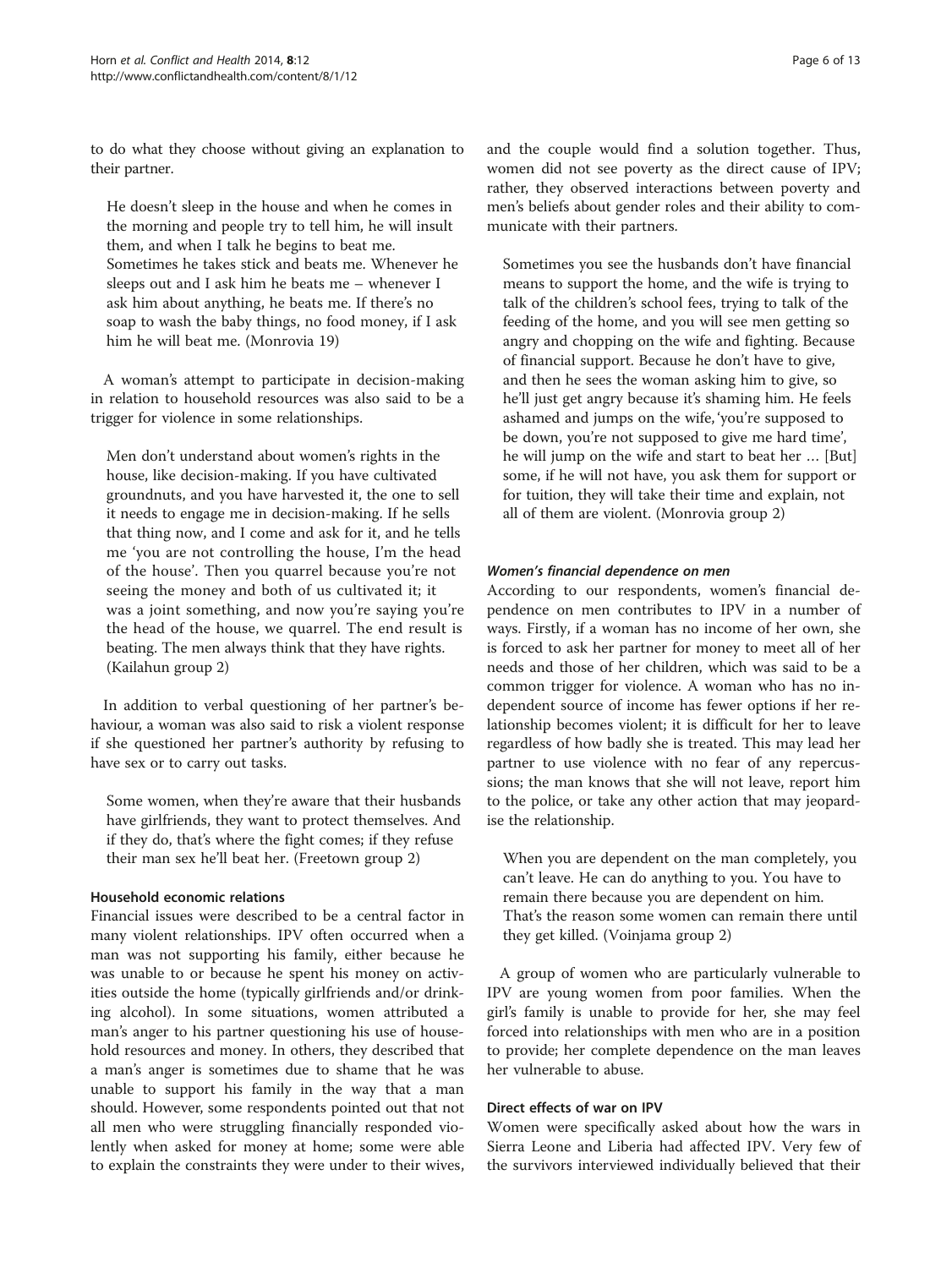own abusive partner's behaviour was influenced by the war.

He didn't join the rebels or the government troops. He's just a wicked man. It [the war] had no effect at all. (Kailahun 8)

Some participants in group discussions also felt that the experience of war had not affected men's use of violence towards women because they had seen the same behaviours even before the war. However, the majority in the group discussions reported that the war did influence IPV in several ways. Women described direct effects of war on IPV, as well as how social changes related to the war affected IPV.

A number of the women we spoke to felt that many of the men who had fought in the war, or who had accompanied the fighters, had been permanently affected by their experiences. They had come to see violence as a normal way of responding to challenges or frustrations and as an appropriate way of getting what they wanted. Former fighters who had been used to commanding others and getting material goods by force were said to be frustrated because they were no longer able to fulfil their needs so easily and to take out this frustration on their wives or girlfriends.

Some men are used to the weapons, they are still used to the violent behaviour, they are used to getting things free of charge, they don't pay for it. And as a result, when things are normal now, they are not getting those free things, and you are staying with them, it will just result in violent behaviour. They were very used to looting of property, you know, and now they don't have anything. So if you're in a relationship with those kinds of men, you the woman, you are in trouble. Maybe he wants a small thing, maybe he wants to smoke a cigarette, he does not have money, it results into anger and then the only thing he has to do is use his fists. (Kailahun group 1)

In addition, those who had committed or seen sexual violence during the war were thought to have reduced respect for women and thus be more likely to mistreat them. Those who were children at the time of the war and were involved either as combatants or as followers were said to have been particularly affected by their experiences.

The child soldiers. The rebels, their followers that didn't hold the gun, they are no longer boys. And now that they learned all that violence, they have grown up now. Most of these boys, they were the followers, they were carrying the loads of the fighters, so they were

seeing how they were brutalising people, beating them to remove their property, to rape women. They have seen all those things during the war, and they were young boys. Now that they have grown up, they are doing it, and they are doing it more than those who were doing it during the war. (Kailahun group 3)

Some of those who used drugs during the war were said to have ongoing psychological effects, and some continued to use drugs even after the war, which our respondents believed increased their violent behaviour.

During the war some men took drugs, like cocaine, marijuana, and they are still in that habit. So after the war, maybe you go into a small argument, and the end result is fighting. Most of them fought during the war, in fact we have so many rebels here, and most of them were taking drugs. Every day they fight. If they don't quarrel with their wives in the morning, they quarrel in the afternoon or in the evening. (Kailahun group 2)

Some of those who did not fight in the war were also said to be directly affected in ways that increased the likelihood of their perpetrating IPV. The distressing experiences that occurred during the war, particularly the loss of loved ones and of property, were said to make it difficult for some people to tolerate additional stresses. Women said that men who experienced these reactions to the consequences of war were sometimes more likely to respond to challenges in the home with violence.

With a conflict you find that so many people are distressed. And if a man is distressed, and a woman comes bothering him with regards to food for the home and that kind of thing, or asking for other kinds of support, definitely the man, rather than trying to get the woman to see reason as to his situation, the reaction is either verbal violence or physical violence. (Freetown group 1)

A final direct effect of the war mentioned by some respondents was that wartime encourages the establishment of unstable marriages, in which violence is more likely to occur. This happens in two ways: firstly, a woman who loses her husband in the war may marry again quickly because she needs a man to support her, and is not always in a position to choose a non-violent partner; secondly, young girls are forced to marry fighters who, as we have seen above, may be particularly likely to use violence.

Some women lost their husbands during the war, and when they've lost their husbands they try to force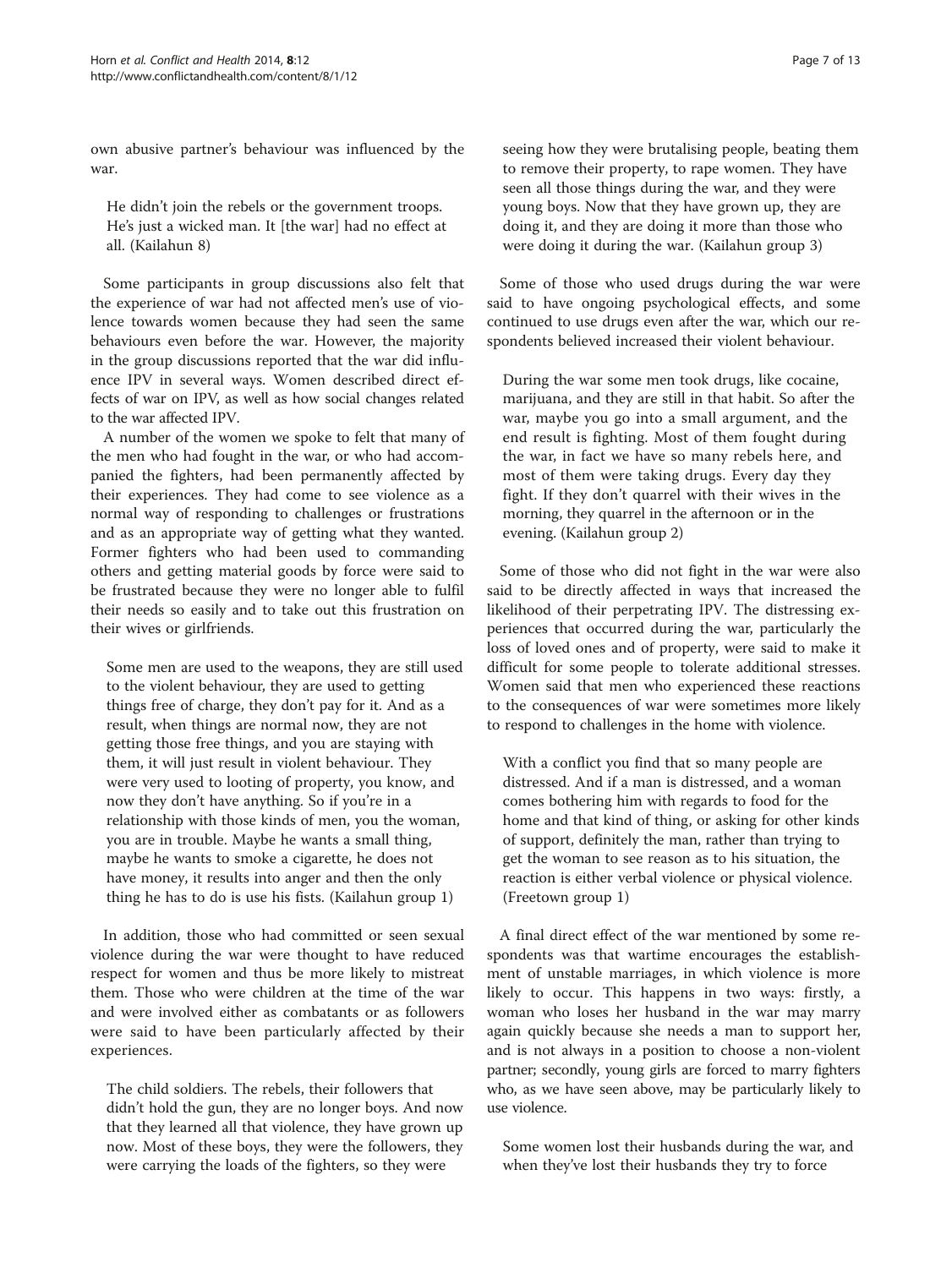themselves to other men because of their children. And when that happens and they have conflict, and the woman is normally hot-tempered because she's stressed, and the man will say 'Don't come and bring your stress on me, I'm not the one that killed your husband'. (Freetown group 3)

#### War-related transitions in women's social roles

Across all of the four research locations, participants described how, during the war, women took responsibility for their families and became less dependent on men. This continued after the war, and women became more confident and more willing to challenge their partners.

One big change we are seeing is that women are engaged in a lot of income generating activities. Women are not idling now like before, initially women were dependent on their husbands, but now women are engaged in a lot of income generating activities, because a lot of them are breadwinners, and they pay school fees for their children. The other big change is that women's voices, women are able to speak out. Before the war, women would not speak in such gatherings, it's only men, but now we even speak as women in our own space and when we are with them we talk as well, so it's a big change. Sometimes our voices are heard. We suggest, and our suggestions are being taken … Here, we have a woman as our local councillor. Before the war, that was not happening. Before the war you can't even have a woman to aspire to paramount chieftancy, but that just happened. A woman contested to be paramount chief, and even though she didn't win, she contested. Before the war, you can't even dream about you, as a woman, being paramount chief here, let alone speak about it openly. Now women aspire as candidates for paramount chieftancy, and you see their pictures pasted on the walls. (Kailahun group 1)

In addition, women said that after the war, many national and international NGOs started working on issues of women's rights and empowerment and established services for women affected by IPV. A great deal of sensitisation around these issues was conducted in communities, both for men and for women.

There was less agreement about men's responses to this change and some diversity in the experiences reported. Some women said that these changes in women's roles and behaviours had led to an increase in IPV, whilst others said that it had led to a decrease.

## Transitioning social roles: decreases in IPV?

In some cases, women described that men began to recognize that the empowerment of women in terms of economic opportunities and participation in decisionmaking benefited not only women, but also men and the whole family. Some of these attitudes of men were attributed to engagement of men in the sensitisation conducted by NGOs. In these cases, women described how the new equality in relationships contributed to a decrease in IPV in the home.

Immediately after the war, domestic violence was high. But because of the sensitisation, the inflow of NGOs in Kailahun, most of them know what is what at this point, so it's minimising. Even men are realising that if both the men and women contribute in the home, development will be faster than when he was alone providing. As a result, they are allowing women to engage in skills training activities. (Kailahun group 4)

Some respondents said that when women were able to contribute financially to the family, the pressure on men to provide for all their families' needs was reduced, which in turn reduced the likelihood of IPV occurring.

I think that because women are going out and contributing, domestic violence is reducing. Most times, where the issue has been is when the man is 100% breadwinner. So if there is a day when he does not have, that's where the beating comes. So now, if he brings half and I also bring half, he won't beat me. (Kailahun group 2)

In addition, the fact that women have some financial independence was said to have a deterrent effect on men who know that their partners can leave if they are dissatisfied with the relationships. Women's financial independence also was said to reduce IPV by giving young women the freedom to take their time in choosing the men they want to be with, rather than agreeing to be with the first man who offers to take care of them financially.

Education about women's rights and the services available to women who are experiencing IPV were also said to deter men from beating their partners, because they knew that there were people their partners could call on for help, so there may be some consequences of their actions.

Domestic violence is reducing because of the empowerment, because prior to the empowerment, women were dependent on men in this area. So if a man said 'get up! Go and clean my shoes', we as women would be trembling because we felt that, if I say no, this man has my whole life. What if he says he isn't going to feed me? What if he should leave me,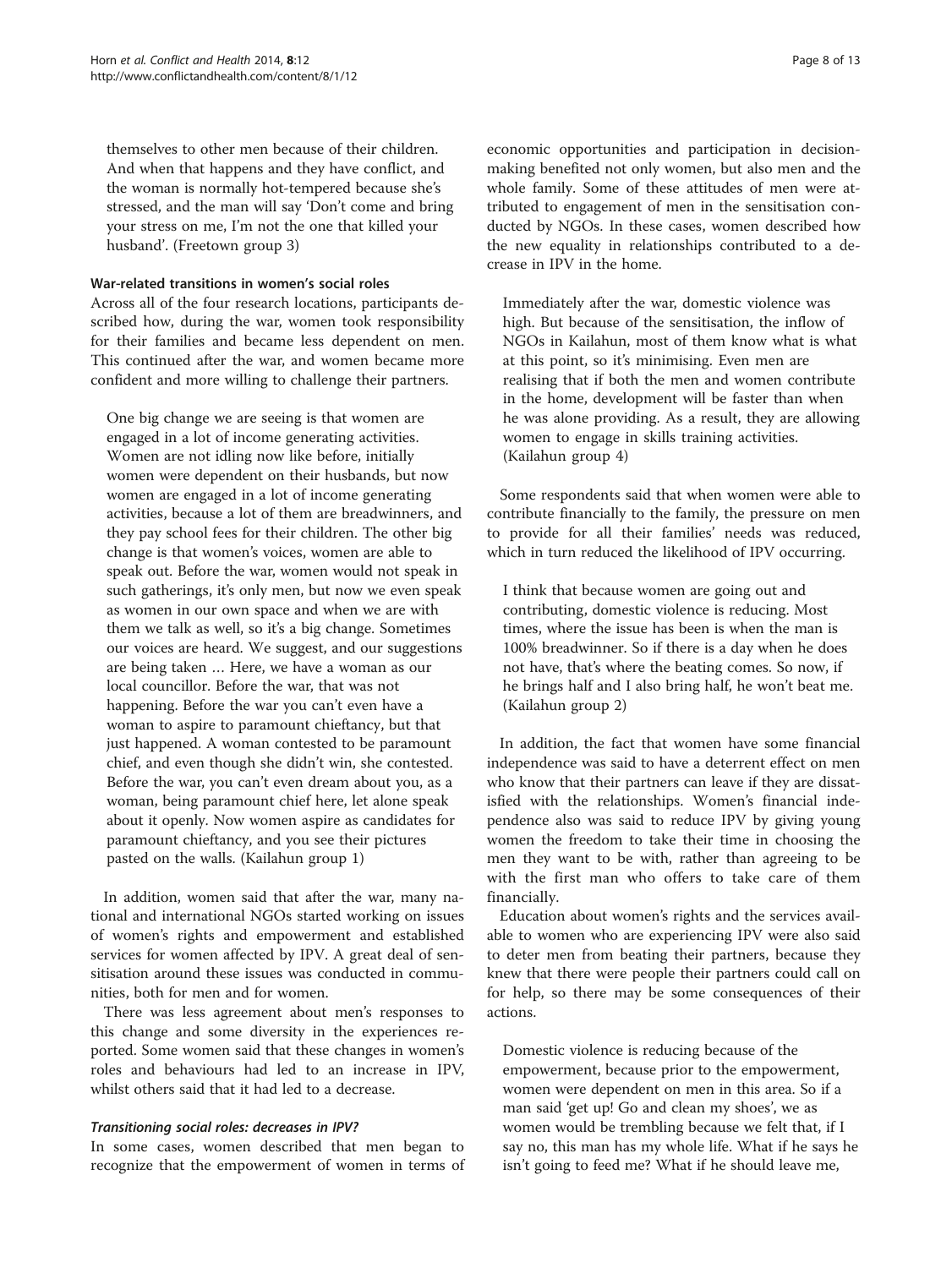what am I going to do? Right now I have something, I have the right to say, 'yes papa, I'll go and clean your shoe, but let me just do one or two things first', because I have my own money. He will get vexed, because the first time he say 'get up' and we as women would be trembling to get up, but now he says 'get up' and you say 'OK, I'll do it later', indeed he will get angry … But he won't beat me because now I know my rights when he beat me, I will take him to the police. Before I didn't know where to take him, but now I know where to take him. (Voinjama group 3)

The quotation above illustrates the interaction between the effects of empowerment and the importance of rights and services. If the woman above had financial independence, but did not know her rights and did not have access to services, she could be at increased risk of IPV. But she feels that the combination of financial empowerment, knowledge of rights, and access to services decreases her risk.

## Transitioning social roles: increases in IPV?

Not everyone described social changes as positive. Rather, some women also reported that these same changes could sometimes lead to an increase in IPV. The women we spoke to said that some men saw women's financial independence as a threat or a challenge and were therefore more likely to use IPV in an attempt to re-exert control over their partners.

Domestic violence has increased after the war, they won't stop beating. As long as I'm finding my own money. Even if you beat me I will hide it [the money] … Even if you have your own money, they'll say you are challenging them. It's because you have your own money, that's why you're challenging them. (Kailahun group 3)

Some women said that men saw during the war that women were able to provide for their families, and after the war they expected women to continue to do this and became angry with women who did not. When men began to earn money after the war, some of our respondents said they did not use it to benefit the family since they expected women to provide for the family's needs; they instead used it outside the family, for example to support girlfriends. This led to conflict within the family, as women challenged their partners about their failure to contribute and about their infidelity. Women's education and empowerment increased the likelihood that women would indeed challenge their partners on these issues.

Prior to the war and right now, the men, they are very different. Before the war, whenever a man was

working, you the woman in the home, he would give you food money, he would give you money for clothing, but right now, even if the man is working, he doesn't give you money. Men these days, they are working, but because they have four or five girlfriends, they have the money but they spend outside the home. Whenever you try to talk about it, they beat you. Prior to the war, even if they had girlfriends, they were focused to support the home. Before the war, women were not doing business, they were not selling … Now the war has also opened the eyes of men, because when they go out they see other women doing businesses, so they expect you to also be doing it. (Monrovia group 3)

A number of women said that post-war, some men got jobs and began to earn money again. They observed that these men sometimes used IPV in order to exert control over their partners and re-establish themselves as breadwinners and heads-of-households.

Just before the war ended in 2003, men were submissive because they had nothing; they had no resources. Women were the ones who went out to bring food, only a very few brave men went out, the ones who went out were the women, to go in search of food. Now they feel like they're now earning money, so they want to exert control over women. When they had nothing, they put themselves down, they had no control over women. (Monrovia group 3)

## **Discussion**

From the perspective of our respondents, women's safety in the home in Sierra Leone and Liberia was influenced by cultural and financial factors, some of which shifted during wartime. These findings suggest that women's financial dependence on their partners was a clear risk factor, not only triggering violence when women had to ask their partners for support, but creating a situation in which a man could assault his partner without any fear of her reporting him or leaving him. The accepted norm of men's absolute authority in the home was said to lead to an accepted norm of IPV; the women we spoke to told us that men are socially permitted to respond to questioning or disobedience with violence. This fits with findings from other locations that frequently-cited reasons for marital violence relate to women behaving in a way unexpected of their gender, such as neglecting household chores, disobeying husbands and withholding sex from their partners [\[27,44](#page-12-0)].

While some women stated that men were equally violent before and after the war, many reported that the war seemed to make violence perpetrated by men even more accepted and prevalent. We heard that men who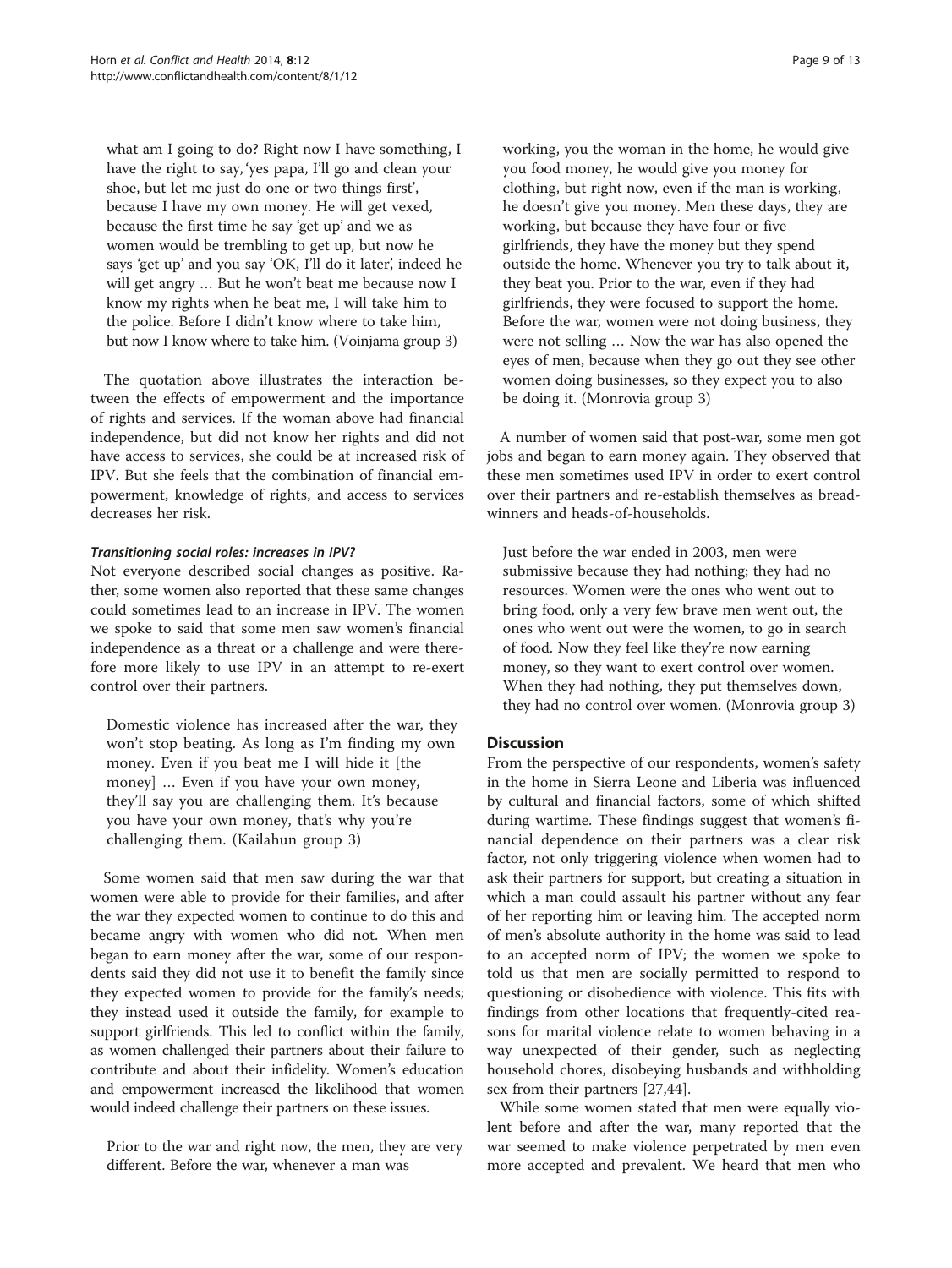fought came to see violence as a normal response to frustrations; young boys grew up learning that violence was generally accepted, including with their partners; and that even men who did not fight experienced psychological distress that was often expressed in violence towards their partners. Although empirical research in this field is limited, studies have suggested a link between exposure to violence by armed groups and IPV [[4,](#page-11-0)[19,22\]](#page-12-0). In armed conflict, women may be exposed to both direct war experience and IPV [[21\]](#page-12-0). Jewkes, Sen & Garcia-Moreno have also written that countries with a culture of violence, or where violent conflict is taking place, experience an increase in other forms of violence [[15](#page-12-0)]. Conflict can impact levels of IPV through the disruption or destruction of protective structures for women, particularly kinship systems [[25](#page-12-0)], as well as through the development of 'pro-violence' norms [\[7](#page-11-0)], an increase in economic problems that contribute to tensions within the family [[25](#page-12-0)], and the psychological effects on men of their exposure to violent, distressing events.

A loss of social role and status is a common consequence of war and displacement, as people lose their jobs, access to land for farming, and their roles within their communities [\[28](#page-12-0)-[30](#page-12-0)]. Status inconsistency theories claim that those who perceive their status within the family to be inconsistent with social norms may use violence as a strategy to compensate for loss of power.

Women are often able to maintain their traditional roles and responsibilities through conflict and displacement, and so maintain their gender identity, whilst men are more likely to lose their central roles, especially that of protector and provider, which makes it difficult to maintain their sense of themselves as men in the community and family [\[28,29](#page-12-0)]. These losses have been connected by some with a tendency towards marital conflict [[26,27,33\]](#page-12-0). For example, Okello and Hovil attribute IPV in Northern Uganda to the men's loss of traditional roles and identity due to displacement and an inability of men to care for their families [[25\]](#page-12-0). People they interviewed said that men, unable to support their families, feel impotent, which leads them into a vicious cycle of anger and abuse. This is exacerbated by women becoming the main providers for their families.

According to our respondents, significant social change also occurred in Sierra Leone and Liberia as a result of the war, particularly in terms of changing roles of women. Women gained more financial independence and decisionmaking power, shifting longstanding cultural norms. Now that the war is over, communities are in transition as they adjust and react to the new social roles of women. It seemed that the change was having positive effects in some cases, with men accepting the changes and seeing the benefits. In other cases, the changes were threatening, leading to more IPV as men strove to regain control.

In general, the individual survivors we spoke to did not think that the war contributed to their own partner's violence, but in group discussions women almost unanimously agreed that the war had had an impact on IPV. Reasons for this are unclear. A potential explanation is that group members could observe the general behaviour of the men around them and see changing patterns attributable to the war. However, this connection between IPV and an external factor, like war, may be less obvious in an individual. The extent to which the war contributed to violence varied greatly across relationships and interacted with individual-level characteristics. Perhaps women felt that attributing their partner's behavior to the war was to excuse it in some way. As one woman said, 'no, he's just a wicked man', when asked whether the war contributed to her partner's violent behavior.

The 'sanctions and sanctuary' framework suggests that IPV may be highest where the status of women is in a state of transition: where women have a very low status, violence is not needed to enforce male authority, whilst where women have a high status, they will probably have achieved sufficient power collectively to change traditional gender roles [\[17\]](#page-12-0). According to this hypothesis, IPV is thus usually highest at the transition point. Abramsky et al. [\[45\]](#page-12-0) suggest that the fact that we sometimes - but not invariably - observe increased IPV risk associated with the higher relative status of a woman (for example if she works and her partner does not) can be interpreted in the light of theories that risk of IPV may increase during periods of transition in gender relations. Women who step into new roles before background gender norms have shifted may be at increased risk of violence. Studies of the effects of micro-credit programmes aimed at empowering women have found mixed results in terms of the impact on IPV [[45](#page-12-0)], with some finding that economic empowerment protects women from IPV whilst others report that women's adoption of non-traditional roles creates tension in the home and precipitates IPV.

In some settings, gender roles do not change, even when circumstances no longer enable men to live up to their ideal role as providers or women to dedicate themselves exclusively to traditional household chores [\[46](#page-12-0)]. In Ghana, Amoakohene [\[47](#page-12-0)] writes that although many women now work full-time outside the home, traditional gender expectations mean that they also are required to carry out all the household tasks and to be subservient to their husbands. The women Amoakohene spoke to felt that this situation contributed to IPV, since they were over-stretched and unable to meet all the expectations that their husbands and families had of them. As stated above, failure to meet gender expectations is one of the most frequently given reasons for IPV.

The ways in which we found social changes around the roles of women in Sierra Leone and Liberia to interact with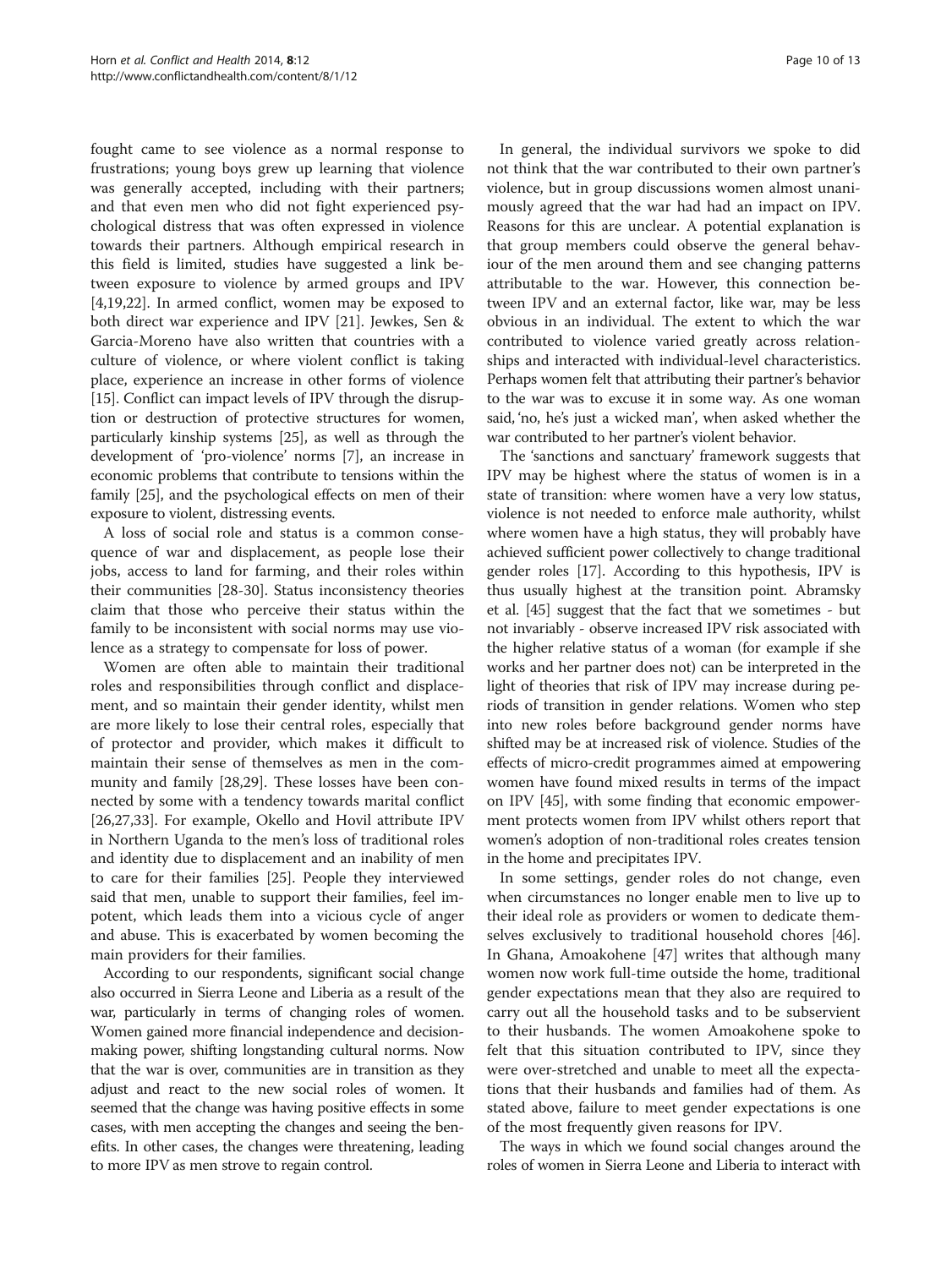IPV were complex and not uniformly negative or positive, especially in the transitional, post-conflict period. Women in different circumstances were likely to experience the change in different ways, with the transitions leading to an increase in IPV for some women and to a decrease for others.

#### Reflections on the research process

Some challenges were experienced during the data collection process, particularly regarding translation. The translators were all female IRC employees working with the Gender-Based Violence programme in the country and location in which we were conducting the research. This had advantages because they were familiar with the issues raised by the participants and the terminology used. However, they were not trained in translation, and this resulted in a tendency to summarise and use their own words rather than the participants' words.

We must also acknowledge that all participants had some connection to IRC. Those who participated in individual interviews were receiving support from IRC. Whilst we recognise that this is a specific sub-group of women who experience IPV, for ethical reasons we choose to interview only survivors who already had access to support services. Those who participated in group discussions were not necessarily receiving direct services but were known personally or professionally by IRC staff. It may be that these women had participated in IRC awareness activities, so had more knowledge of IPV issues than other women in their communities. However, their opinions on the ways in which the conflict in their country may have affected IPV are not likely to be influenced by their connection with IRC since IRC awareness activities did not address this issue specifically.

As with all qualitative research, we cannot claim that the women who participated in this research are representative of the populations of interest, though they do reflect the diversity of those populations in terms of age, socio-economic status and ethnic group. It is worth noting, however, that since we spoke to relatively small numbers of women in each of the four locations, it is difficult to draw conclusions about whether differences between their perspectives were due to differences in the urban and rural contexts, differences between the Sierra Leone and Liberian contexts, or individual differences between our participants in the various locations. There were some indications of differences between the settings in terms of urban versus rural and country context, and future work with larger samples may help to draw these out.

An additional note on analysis is that in some studies, a second coder is used to check the reliability of the identified themes. However, in this case a single analyst coded the data, and reliability was checked by sharing the initial analysis with stakeholders in the field (members of the IRC team involved in the data collection; representatives of the participants; and other interested parties).

#### Implications for practice

The transitions taking place in gender relations in postconflict Sierra Leone and Liberia have been facilitated in part by the work of national and international organisations that have been active in the country since the end of the war (or earlier) and have been building awareness around women's rights. The rate of change varies within communities and within families, and when women's expectations change at a different rate to their partners', this can contribute to tension and conflict in the home. It is particularly important at this time that women have services and support available. It is also crucial that organisations understand the dynamics of this tension and conflict in the particular context and base programmes on this understanding. To accelerate the rate of change in a community before this understanding is developed, or before services and support are in place, could be very damaging.

Our findings highlight both the potential negative and positive influence that war can have on IPV and women's rights, particularly as expressed through decision-making and economic empowerment. Given this variation, programming should focus on both preventing and remediating the negative consequences and on promoting the positive social shifts; focusing solely on the negative may lead to a missed opportunity to increase the positive social change that is already occurring in some cases in the context of conflict.

Our results suggest that one main threat to women's safety in terms of IPV is women's financial dependence on their partners. When we asked participants what they thought would most help women who were experiencing IPV, or would help to prevent IPV, almost all said that activities to enhance the financial independence of women would have the most impact. As we saw earlier, however, enhancing women's independence can be threatening to men and can increase IPV. It is essential, therefore, that economic empowerment and livelihoods programming, which seek to address women's low status and perceived inferiority, take place alongside interventions to encourage men to recognise the value of women and the benefits of women's participation in the economy and the home. The involvement of men in activities designed to prevent gender-based violence is important, and has been recognised by IRC and other organisations (see, for example, the work of Sonke Gender Justice [[48\]](#page-12-0)).

Economic interventions are also important for preventing IPV among young girls from poor families who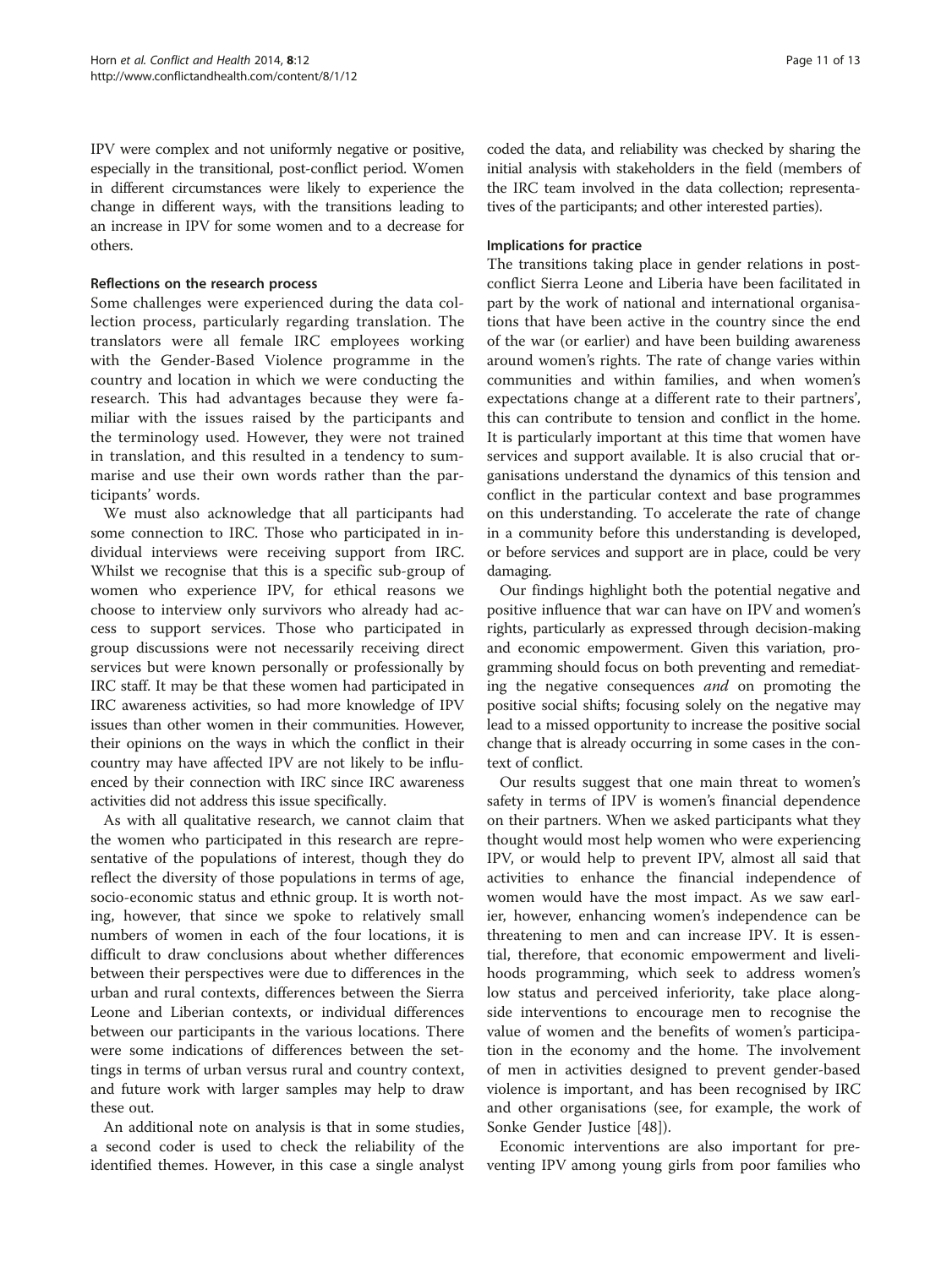<span id="page-11-0"></span>are especially vulnerable to abuse because of their total dependence on the men they marry at a young age. Enabling girls in this situation to provide for themselves (or their families to provide for them) would be a good investment of resources.

It is also necessary for support services for women who experience IPV to be reliable and accessible, both so women have somewhere to go for help and to deter men who might previously have believed they could assault their partners and 'no-one would ask any questions'.

#### Conclusions

This study shows clearly that IPV is a significant problem for women in Sierra Leone and Liberia. Women perceive the causes of IPV to be linked with other difficulties faced by women in these settings, including their financial dependence on men, traditional gender expectations, and social changes that took place during and after the wars in those countries. The wars increased the use of violence by some men and boys who were directly involved in the conflict, as violence became for them a normal way of responding to frustrations and challenges. However, the war seemed to decrease the use of violence by other men who saw benefits of new roles of women and realized that women now had the independence to leave a violent relationship. The interactions between war experiences and financial and cultural issues are multi-faceted and not uniformly positive or negative. Programming by humanitarian organizations in post-conflict settings should consider both the need to protect women from the backlash of war, particularly related to their new financial independence and the opportunities to capitalize on some men's positive reactions to women's new roles. Future research will be important for developing and evaluating interventions to prevent and respond to increased violence and to promote the positive impacts that transition after war could have for women's safety.

#### **Endnotes**

<sup>a</sup>In this paper, we use the WHO definition of IPV: 'behavior within an intimate relationship that causes physical, sexual, or psychological harm, including acts of physical aggression, sexual coercion, psychological abuse, and controlling behaviors' (WHO, 2010: 11). This includes violence from a current or former partner.

<sup>b</sup>The IRC is an international non-governmental organization that implements programmes to prevent and respond to violence against women and girls in postconflict settings.

#### Abbreviations

IPV: Intimate partner violence; IRC: International rescue committee; WHO: World health organisation.

#### Competing interests

Funding was provided by the NoVo Foundation to the International Rescue Committee. Two of the authors (Roesch; Lehmann) are employed currently by the IRC, and the second author (Puffer) was previously employed by the IRC. The first author (Horn) conducted this work as a paid consultant for the IRC. NoVo Foundation is not contributing to publication fees.

#### Authors' contributions

RH led the development of the methodology and interview guides, collected the data, drafted the manuscript, and led analysis. EP consulted on the initial design of the study and development of the methodology and data collection materials, and helped to draft the manuscript. ER and HL conceived of the project, consulted on the study design and methodology, and were involved in revising the manuscript. All authors read and approved the final manuscript.

#### Acknowledgements

We would like to acknowledge to contributions of IRC staff who worked on this project, specifically:

- Amie Kandeh (IRC's GBV Coordinator in SL at the time of data collection), Gertrude Garway (IRC's GBV Coordinator, Liberia), Esther Karnley (IRC Advocacy Manager – she translated interviews).

- Other members of WPE team: Kristin Kim Bart (the West Africa Technical Advisor during data collection), Karin Wachter (the Senior Technical Advisor for IRC during the data collection and who reviewed the ToR). - Director of the IRC Research, Evaluation, and Learning Unit: Jeannie Annan The research was funded by the NoVo Foundation. They were consulted about the project, and their advice and input was very helpful for the conceptualisation of the study.

#### Author details

<sup>1</sup>Institute of International Health and Development, Queen Margaret University, Edinburgh E21 6UU, UK. <sup>2</sup>Department of Psychology and Neuroscience, Duke University, Box 90086, 417 Chapel Drive, Durham, NC 27708-0086, USA. <sup>3</sup>International Rescue Committee, 22 East 42nd Street, New York, NY 10168, USA.

#### Received: 9 December 2013 Accepted: 25 July 2014 Published: 4 August 2014

#### References

- 1. Republic of Liberia Truth and Reconciliation Commission: Preliminary Findings and Recommendations, Vol. 1. Monrovia: 2009. [http://trcofliberia.org/](http://trcofliberia.org/resources/reports/final/volume-one_layout-1.pdf) [resources/reports/final/volume-one\\_layout-1.pdf](http://trcofliberia.org/resources/reports/final/volume-one_layout-1.pdf).
- 2. Sierra Leone Truth and Reconciliation Commission: Sierra Leone TRC Reports. Freetown: 2004. [http://www.sierraleonetrc.org/index.php/view-the-final](http://www.sierraleonetrc.org/index.php/view-the-final-report/download-table-of-contents)[report/download-table-of-contents](http://www.sierraleonetrc.org/index.php/view-the-final-report/download-table-of-contents).
- 3. Catani C, Jacob N, Schauer E, Kohila M, Neuner F: Family violence, war and natural disasters: a study of the effect of extreme stress on children's mental health in Sri Lanka. BMC Psychiatry 2008, 8:33.
- 4. Gupta J, Acevedo-Garcia D, Hemenway D, Decker MR, Raj A, Silverman JG: Pre-migration exposure to political violence and perpetration of intimate partner violence among immigrant men in Boston. Am J Public Health 2009, 99:462–469.
- 5. World Health Organisation: Changing Cultural and Social Norms that Support Violence. Geneva: World Health Organisation; 2009.
- 6. Olayanju L, Naguib RNG, Nguyen QY, Bali RK, Vung ND: Combating intimate partner violence in Africa: opportunities and challenges in five African countries. Aggress Violence Behav 2013, 18:101–112.
- 7. Uthman O, Lawoko S, Moradi T: Sex disparities in attitudes towards intimate partner violence against women in sub-Saharan Africa: Socio-ecological analysis. BMC Public Health 2010, 10:223.
- 8. Kim J, Motsei M: "Women enjoy punishment": Attitudes and experiences of gender-based violence among PHC nurses in rural South Africa. Soc Sci Med 2002, 54:1243–1254.
- 9. Ilika AL: Women's perception of partner violence in a Rural Igbo Community. Afr J Reprod Health 2005, 9:77–88.
- 10. Kimuna SR, Djamba YK: Gender based violence: correlates of physical and sexual wife abuse in Kenya. J Fam Violence 2008, 23:333-342.
- 11. Odero M, Hatcher AM, Bryant C, Onono M, Romito P, Bukusi EA, Turan JM: Responses to and resources for intimate partner violence qualitative